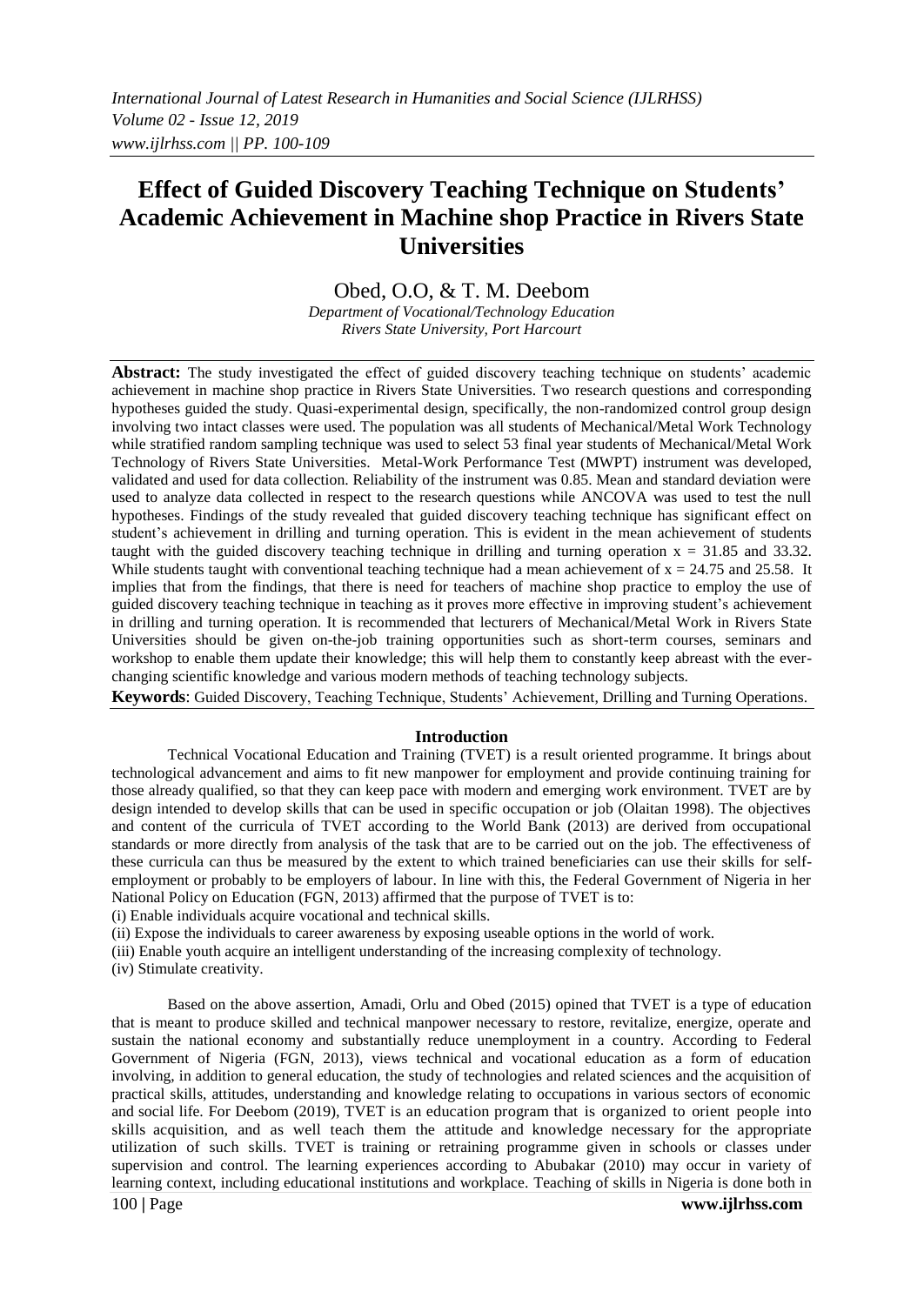# *Volume 02 - Issue 12, 2019*

# *www.ijlrhss.com || PP. 100-109*

the formal sector (institutions) and a registered vocational trade centres. In these institutions and training centres, individuals are provided with needed skills that will enable them become proficient in both the public workplace and private employment. TVET is a continue process of adaptation of the worker's training towards acquiring the minimum knowledge required.

The National Policy on Education (FGN, 2013) highlight the Nigeria's desired to achieve national goal through quality education, hence the need for acquisition of appropriate skills and competence both mental and physical as equipment for the individual to life and to also contribute to growth of the society. Thus, no society can develop to appreciable level without relevant functional and technological based TVET programme. TVET programme would help develop sufficient skills in their chosen occupational skills so as to help them obtain and hold employment on graduation. TVET provides various opportunities for discovering and developing the individual's potentials for work. Accordingly, Oziengbe (2009) opined that TVET has a broadening effect, which motivates learners to be more exploratory, realize their capabilities and develop their potentials for success in the workplace. It has been noted by Deebom (2019) that TVET provides the needed employable skills and attitudes required for job performance at the workplace for the youths (graduates). This means that, in TVET, the youth undoubted would have the opportunity of being productive and become useful to themselves and the society. This can however be achieve only when teaching and learning of TVET programmes and its courses are appropriately carried out. This can be possible by making teaching learning process to be student-centered as against being teachers-centered and by also viewing students as problem solvers rather than direction followers. Salami (2004) observed that many teaching methods in technology institutions do not use students to their full capacity, and for this reason, teachers should use appropriate teaching methods such as field trip, assignment, guided discovery method among others that are studentcentered as against lecture and dictation methods that are teacher-centered.

Hence, teacher-centered teaching methods are capable of achieving only minimum students' performance with the result that teachers contribute more and more to accomplish less and less in terms of both learning, productivity and quality of the learning experience (Okoli & Toby, 2000). Okoli and Toby (2000), further explained that, recent discoveries in psychology and neurophysiology have led to other theories of learning. One of such theories is the theory of constructivism which has resulted into emergence of a more productive and student-centered. Constructivist teaching is based on the fact that skills and knowledge acquisition are not by passively receiving information and rote learning but involves active participation of the learners through knowledge construction, hands-on and minds-on activities (Akinbobola & Afolabi, 2010). Ogunbiyi (2012) noted that Vocational Education curriculum demands the adoption of more progressive strategies of discovery, inquiry, discussion, problem solving, dramatization/role playing, computer-assisted instruction and other relaxed classroom learning and teaching activities. This technique focuses on students' constructed learning as opposed to teacher transmit information. In learning through guided discovery teaching technique, learners are place in a problem situation and are surrounded by lots of appropriate and suitable materials with which to explore the environment and solve problems.

Guided discovery method according to Uwameiyi and Ogunbemeru (2005), is a method of teaching that has the advantages of allowing learners to use process skills to generate content information. Guided discovery method activity engages learners in first hand real world learning. Uwameiyi and Ogunbemeru (2005) stated further that guided discovery method encourages learners to explore the content through the use of concrete experience. In this study, guided discovery method is defined as a method of teaching that fosters the philosophy of learning by doing, problem solving through guided experimentation and that which enhances students' participation and creativity. The researchers' further asserted that guided discovery method also enables students to make references with limited guidance from the teacher. Guided discovery method allows the students the opportunity to discover principles or explanations (Spence, Jensen & Shepherd 2004). In using guided discovery as a teaching method, according to Reinchart (2005), the teacher devises series of statements or questions that will guide the learner to use a step by step series of discoveries that can lead to a single predetermined goal. The teacher initiates a stimulus and the students react by engaging in active inquiry, thereby discovering the appropriate response. Also Ajewole (1990) pointed out six steps or procedures to follow for a successful use of guided discovery teaching method by a teacher. These procedures involve:

- i. The teacher to first of all identify the topic to be taught.
- ii. He then selects the relevant activities that will enable students acquire desirable attitude and skill.
- iii. He also conducts pre-section, where he tries his hands on the activities he wishes to teach.
- iv. The teacher introduces the lessons and provides an instructional material which stimulates the learner's interest.
- v. He groups students around available materials.
- vi. Lastly he acts as a questioner or sustainer of inquiry.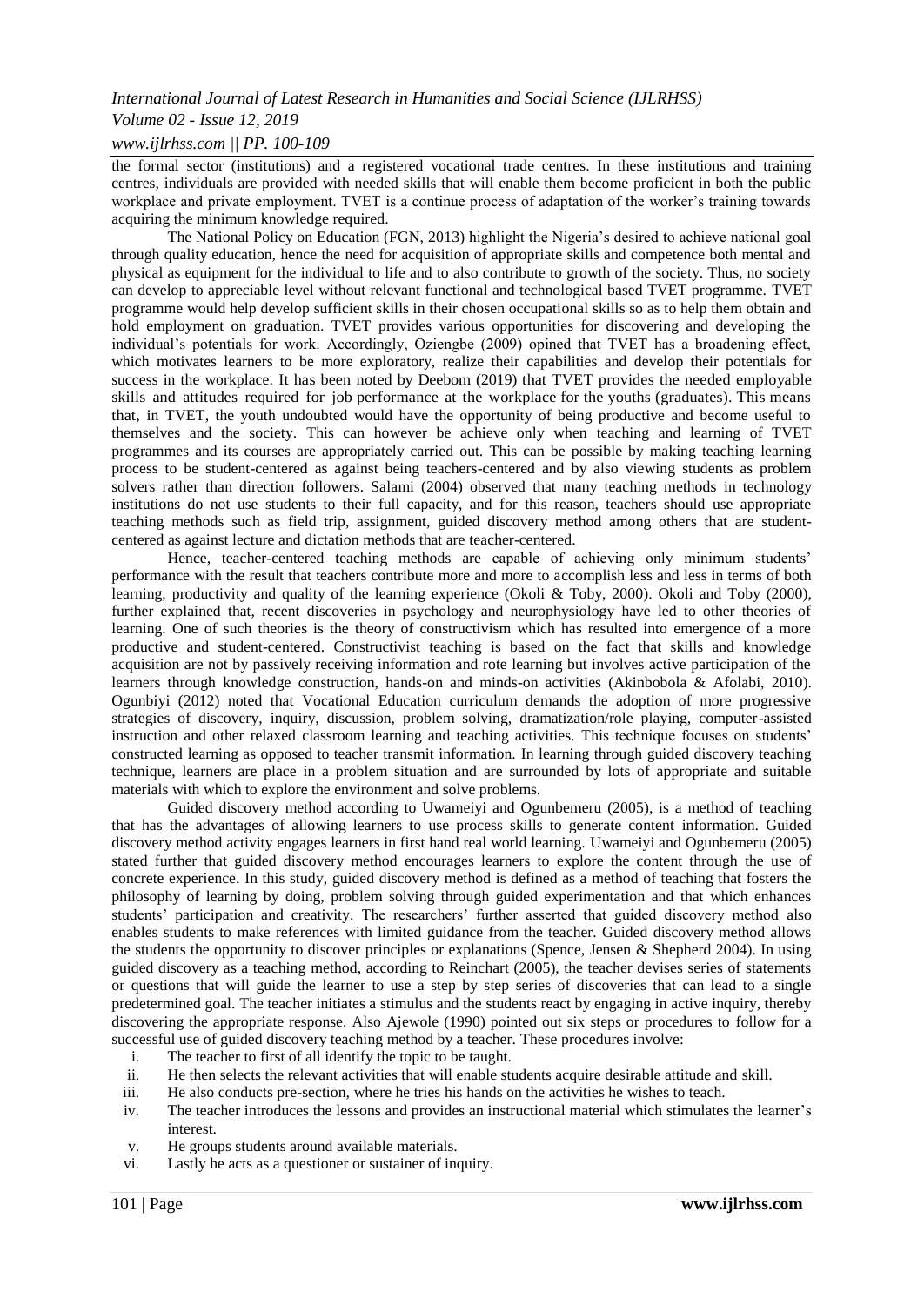# *International Journal of Latest Research in Humanities and Social Science (IJLRHSS) Volume 02 - Issue 12, 2019*

# *www.ijlrhss.com || PP. 100-109*

Fatokun and Yallams (2007) also describes guided discovery method as resource- based learning which is an innovation that reverses the usual role of the teacher from that in which he is the main authority and source of all knowledge to that in which he acts simply as a guide to the students to enable them to make use of other source of information which increases their academic achievement.

Academic achievement is the outcome of education, that is, the extent to which a student, teacher or institution has achieved their educational goals. According to Jimoh, Idris and Olatunji (2016), academic achievement is the degree of success attained by students after being exposed to one form of learning or the other. Ezenwosu and Nworrgu (2013) noted that academic achievement is commonly measured using classroom exercise, assignment and continuous assessment as well as internal and external examination. Jimoh (2014) corroborate that academic achievement is the level of success attained by students in school subjects. Jimoh further explained that academic achievement can be used to indicate students' level of success in a particular task previously exposed to and it can also be used as indices for determining students' ability to effectively undertake another task such as drilling and turning operation as a task in machine shop practice.

Drilling and turning processes machine shop practice activities that are typically carried out on a lathe which is a typical machine needed for machine shop practice in mechanical/metal workshop. Lathe is a machine used principally for shaping pieces of metal, wood, or other materials by causing the work piece to be held and rotated by the lathe while a tool bit is advanced into the work causing the cutting action. The lathe is one of the most important machines in any mechanical/metal workshop. Its main objective is to remove material from outside by rotating the work against a cutting tool. It is a power driver, well purpose machine tool, which is used for producing cylindrical work piece. An engine lathe is a power-driven, general-purpose machine tool used for producing cylindrical work-pieces. As the piece of metal to be machined is rotated in the lathe, a singlepoint cutting tool is advanced radically into the work piece a specified depth and moved longitudinally along the axis of the work piece, removing metal in the form of chips. Both inside and outside surfaces can be machined on a lathe by using attachments and accessories. Other operations such as reaming, boring, taper and angle turning, screw-thread chasing, form turning, knurling, milling, grinding, and drilling may be performed.

Drilling is a cutting process that uses a drill bit to cut a hole of circular cross-section in solid materials. The drill bit is usually a rotary cutting tool, often multipoint. The bit is presses against the work piece and rotated at rates from hundreds to thousands of revolution per minute.. This forces the cutting edge against the work piece, cutting off chips from the hole as it is drilled. Operations in drilling includes: Spot drilling: The purpose of spot drilling is to drill a hole that will act as a guide for drilling the final hole. The hole is only drilled part way into the work piece because it is only used to guide the beginning of the next drilling process. Center drilling: The purpose of center drilling is to drill a hole that will act as a center of rotation for possible following operations. Center drilling is typically performed using a drill with a special shape, known as a center drill. Deep hole drilling: Deep hole drilling is defined as a hole depth greater than ten times the diameter of the hole (Paris, 2005)*.* These types of holes require special equipment to maintain the straightness and tolerances. Other considerations are roundness and surface finish, gun drilling. Gun drilling was originally developed to drill out gun barrels and is used commonly for drilling smaller diameter deep holes. The depth-to-diameter ratio can be even greater than 300:1. The key feature of gun drilling is that the bits are self-centering; this is what allows for such deep accurate holes. The bits use a rotary motion similar to a twist drill; however, the bits are designed with bearing pads that slide along the surface of the hole keeping the drill bit on center. Gun drilling is usually done at high speeds and low feed rates. Microdrilling: Microdrilling refers to the drilling of holes less than 0.5 mm. Drilling of holes at this small diameter presents greater problems since coolant fed drills cannot be used and high spindle speeds are required. High spindle speeds that exceed 10,000 RPM also require the use of balanced tool holders.

Turning is a machining process in which a cutting tool, typically a non-rotary tool bit, describes a helix tool path by moving more or less linearly while the work piece rotates. The tool's axes of movement may be literally a straight line, or they may be along some set of curves or angles, but they are essentially linear (in the non mathematical sense). Usually the term "turning" is reserved for the generation of *external* surfaces by this cutting action, whereas this same essential cutting action when applied to *internal* surfaces (that is, holes, of one kind or another) is called "boring". Thus the phrase "turning and boring" categorizes the larger family of (essentially similar) processes. The cutting of faces on the work piece (that is, surfaces perpendicular to its rotating axis), whether with a turning or boring tool, is called "facing", and may be lumped into either category as a subset.

Turning can be done manually, in a traditional form of lathe, which frequently requires continuous supervision by the operator, or by using an automated lathe which does not. Today the most common type of such automation is computer numerical control, better known as CNC. CNC is also commonly used with many other types of machining besides turning. When turning, a piece of relatively rigid material (such as wood, metal, plastic, or stone) is rotated and a cutting tool is traversed along 1, 2, or 3 axes of motion to produce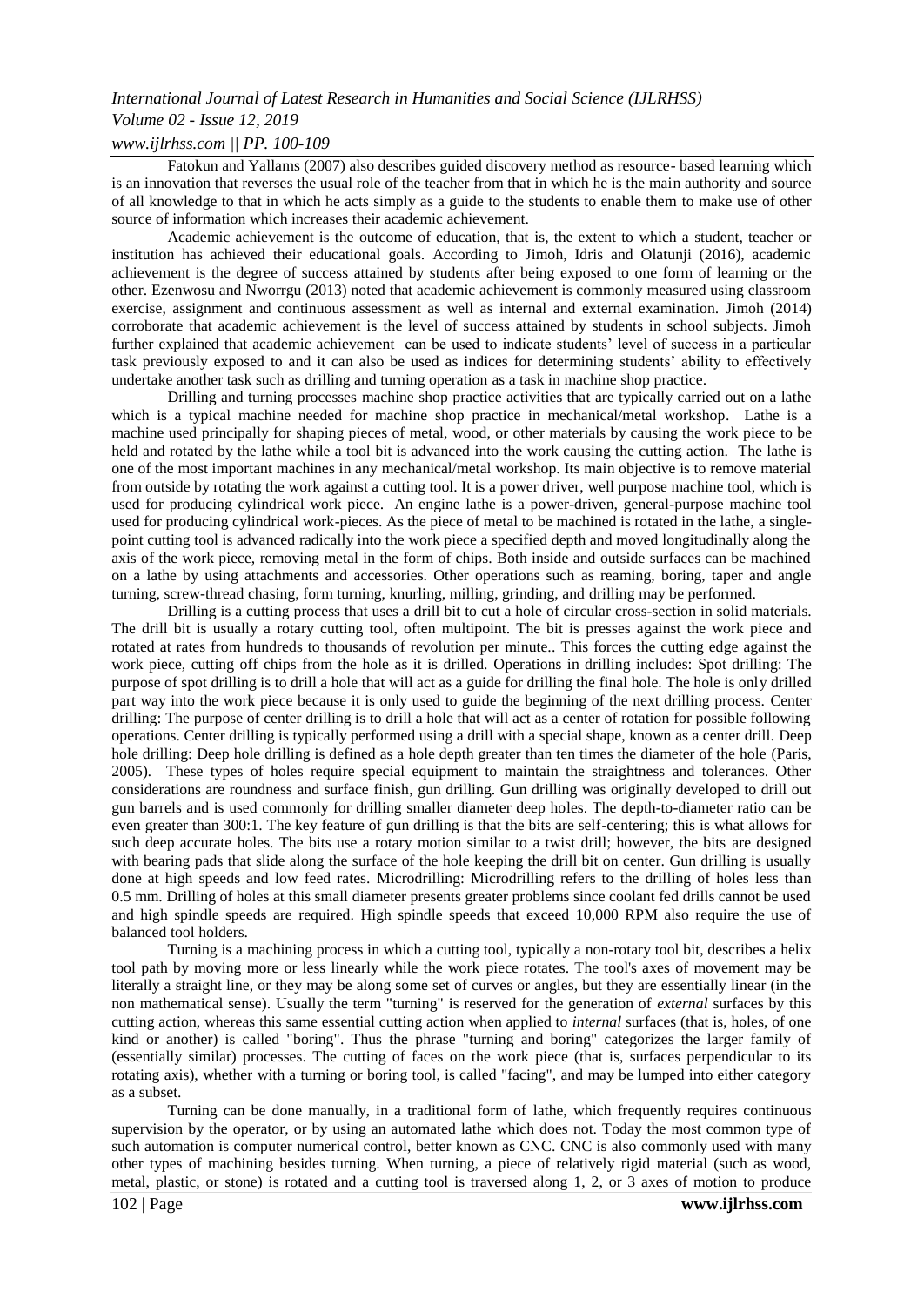# *Volume 02 - Issue 12, 2019*

# *www.ijlrhss.com || PP. 100-109*

precise diameters and depths. Turning can be either on the outside of the cylinder or on the inside (also known as boring) to produce tubular components to various geometries. Although now quite rare, early lathes could even be used to produce complex geometric figures, even the platonic solids; although since the advent of CNC it has become unusual to use non-computerized tool path control for this purpose. The turning processes are typically carried out on a lathe, considered to be the oldest machine tools, and can be of four different types such as *straight turning*, *taper turning*, *profiling* or *external* grooving. Those types of turning processes can produce various shapes of materials such as *straight*, *conical*, *curved*, or *grooved* work piece. In general, turning uses simple *single-point cutting* tools. Each group of work piece materials has an optimum set of tools angles which have been developed through the years. Due to the complex nature associated with machine shop operation such as turning and drilling, its teaching should be students' centred where the students will be guided only by the teacher.

# **Statement of the Problem**

Graduate of mechanical/metal technology requires drilling and turning skills to enable them embark on either self or paid employment in contemporary world. However, there is a general concern over the low performance of these graduates, most especially in drilling and turning operation where they cannot cope with the world of work. The general objectives of drilling and turning operation in mechanical/metal technology is to produce skilled craftsmen with good knowledge of the working principles of metalwork and the techniques and safety practices involved in metalwork maintenance.

But these graduates as it was observed by the researchers with dismay find it very difficult to carry out drilling and turning operation using lathe machine and hence they are neither self employed nor employed by the industries where drilling and turning operation are part of their system. This decline in students performance has been associated to a number of factors, among which is the techniques employed in impacting knowledge to the learners (Akinyele, 2000). Moreover, it has been discovered that the persistent poor academic performance of students in machine shop practice in mechanical/metal work technology is as a result of the inappropriate teaching techniques adopted by the teachers (Aina, 2000). To assure that these graduates acquire employability skills and be competent in modern industries, they most acquire the skills in drilling and turning operation. It is in the light of the above that this study was designed to establish the effect of guided discovery teaching technique on students' achievement in machine shop practice in Rivers State Universities.

#### **Purpose of the Study**

The purpose of the study is to determine the effect of guided discovery teaching technique on students' academic achievement in machine shop practice in Rivers State Universities. Specifically, the study determines the effect of:

- 1. Guided discovery teaching technique on student's academic achievement in drilling operation.
- 2. Guided discovery teaching technique on student's academic achievement in turning operation.

#### **Research Questions**

The following research questions were posed to guide the study:

- 1. What is the effect of guided discovery teaching technique on students' academic achievement in drilling operation?
- 2. What is the effect of guided discovery teaching technique on students' academic achievement in turning operation?

#### **Hypothesis**

The following null hypotheses were formulated to guide the study and were tested at 0.05 level of significance;

- 1. There is no significant difference in the mean achievement of students taught drilling operation using guided discovery teaching technique and those taught using conventional teaching technique.
- 2. There is no significant difference in the mean scores of students taught turning operation using guided discovery teaching technique and those taught using conventional teaching technique.

#### **Methodology**

A quasi-experimental design was used in this study. Specifically, the pre-test, post test, non-equivalent control group design was adopted for the study. According to Gall, Gall and Borg (2007), quasi-experimental design can be used when it is not possible for the researcher to randomly sample the subject and assign them to

**Design of the Study**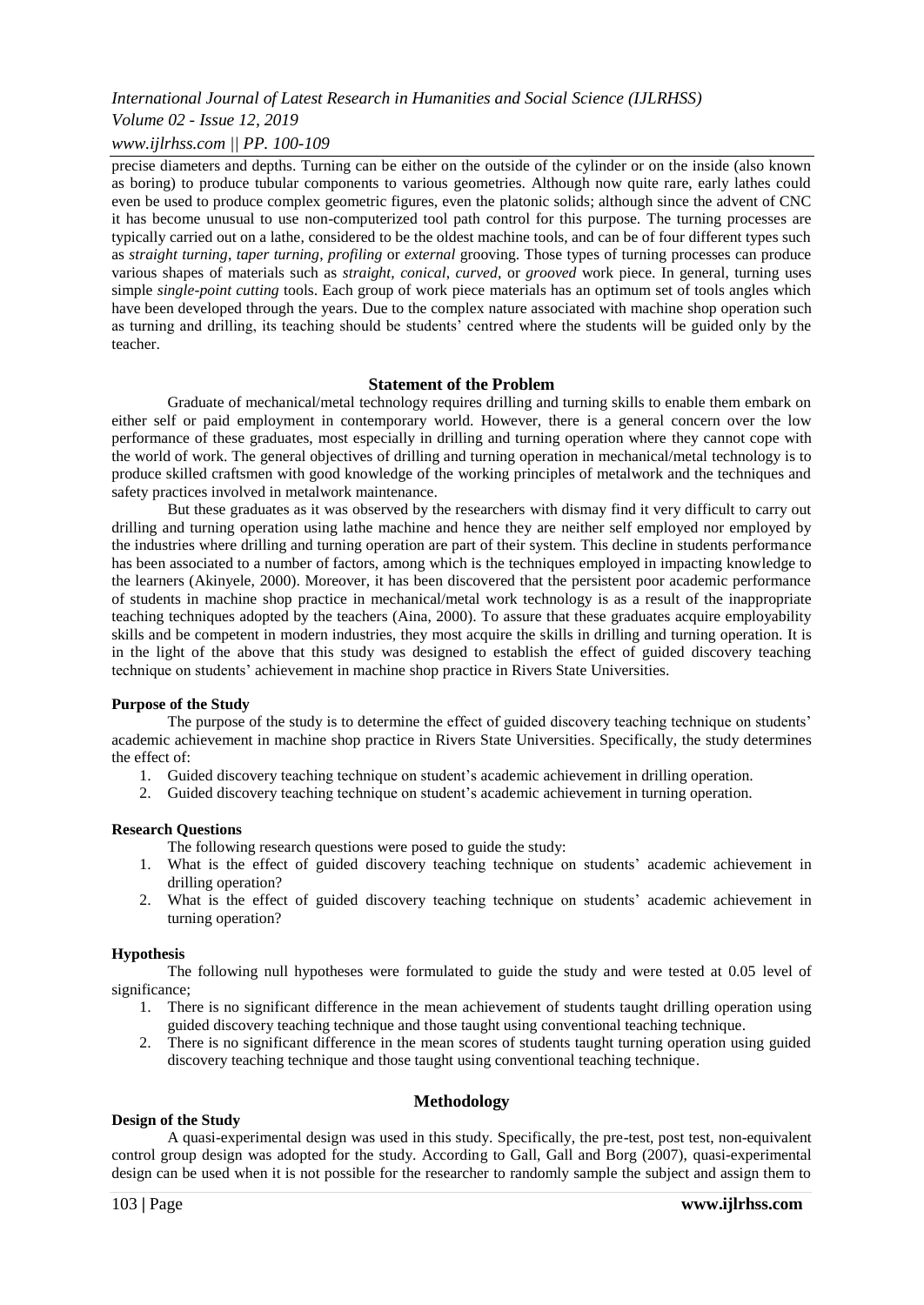*Volume 02 - Issue 12, 2019*

*www.ijlrhss.com || PP. 100-109*

treatment groups without disrupting the academic programmes of the schools involved in the study. Gall et al (2007) stated further that in a non-equivalent control group design, it is possible to have all groups receive treatments. This design was considered suitable for the study because intact classes (non-randomized groups) were assigned to the two different techniques of teaching. This is in order to determine the effect of the Guided Discovery Technique on students' academic achievement in drilling and turning operation. The experimental design of the study is symbolically represented as follows:

| <b>Table 1: Research Design Illustration for the Experiment</b> |                    |           |              |  |  |  |
|-----------------------------------------------------------------|--------------------|-----------|--------------|--|--|--|
| Group                                                           | <b>Pre-testing</b> | Treatment | Post-testing |  |  |  |
|                                                                 |                    |           |              |  |  |  |
|                                                                 |                    |           |              |  |  |  |

Where the symbols are represented as:

E = Guided Discovery Method (Experimental Group)

C = Demonstration Group (Controlled Group)

 $O_1$  and  $O_2$ = Pre-testing

 $X_1$  = Treatment<br> $X_2$  = No treatment

 $X_2$  = No treatment

 $O_3$  and  $O_4$ = Post-testing

#### **Area of the Study**

The study was carried out in Rivers State Universities. These universities are Rivers State University (RSU), Port Harcourt and Ignatius Ajuru University of Education (IAUE), Rumuolumeni. Rivers State is one of the States in South-South Geopolitical Zone. It has boundary with Abia, Akwa-Ibom, Delta and Imo States. The State has 23 local government areas with eight ethnic groups. The state has more technical and oil servicing industries as well as multinational companies that can make use of these mechanical/metal work graduates. The universities in the state have more metal-work students and teachers who can form the population to be used in the research. The study was conducted in the two universities. The rationale for choosing these universities is based on the fact that they offer mechanical/metalwork technology and its facilities are within the school premises.

#### **Population for the Study**

The population for the study comprised of all the mechanical/metal work technology students in Rivers State Universities. As at the time of the study, there are about 235 students of mechanical/metal work technology out of which 73 from Ignatius Ajuru University of Education while 81 from Rivers State University were used for the study (Institution's Departmental Exams and Records Unit, 2019).

#### **Sample and Sampling Technique**

The study adopted stratified random sampling technique. This is because out of the different levels or years, only final level or year 4 students were used for the study. The sample size for the study was all the final students that were used to form intact classes of 32 and 21 respectively for Rivers State University and Ignatius Ajuru University of Education. Rivers State University was used as the experimental group that was expose to Guided Discovery Teaching methods (Treatment) while Ignatius Ajuru was considered as the control group.

#### **Instrument for Data Collection**

One instrument was developed for this study. The Metal Work Performance Test (MWPT) which has two parts according to the topics outlined was used for data collection. Each part of the instrument has two sections; section A elicits personal information from the students and session B carries the 50 items questions from the topic. Each question item of MWPT instrument has four options A-D out of which the students were expected to circle the correct answer or option. The Metal Work Performance Test that was used in this study was developed by the researchers. Every correct answer has one point while an incorrect answer has 0 point. This implies that that the instrument has a total of 50 points. The development entails constructed test items on the following specific metalwork topics which were covered in the study: drilling operation and turning operation.

Topics on drilling operation were taught in the first two weeks as contained in the lesson, while turning operation topics were as well taught for another two weeks, hence, the lesson lasted for four weeks. The weights were based on the weight of the unit coverage. The relative weights of emphasis on the test items are drilling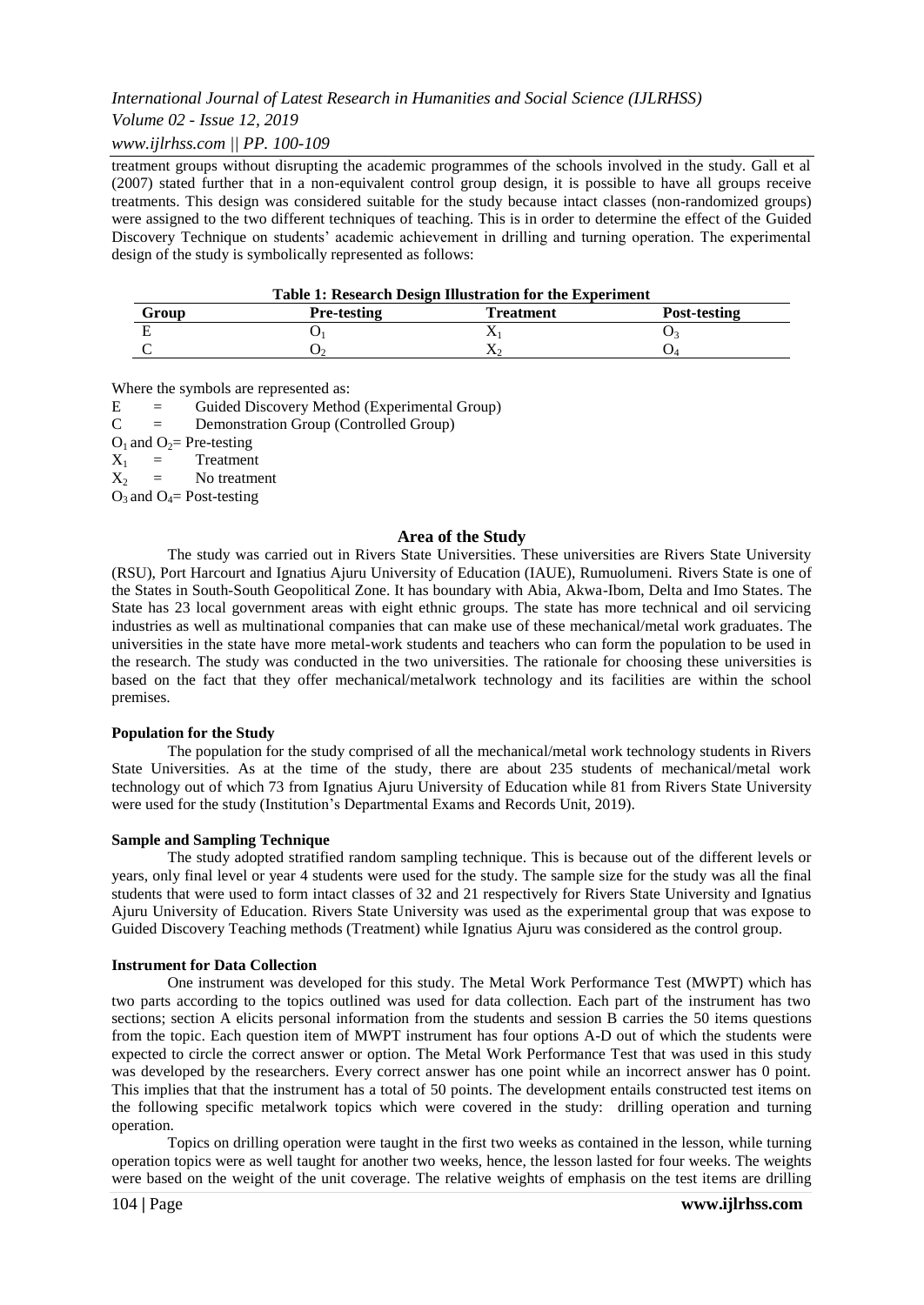*Volume 02 - Issue 12, 2019*

*www.ijlrhss.com || PP. 100-109*

operation 25% and turning operation 25%. The table of specification was developed based on the topics outlined.

#### **Validation of the Instrument**

The research instrument that was used for the pre-test, post–test is tagged Metal Work Performance Test. The experts comprised of two lecturers in Mechanical/Metal Work from the Department of Industrial Technical Education, Ignatius Ajuru University of Education, Port Harcourt. The experts were requested to ascertain the suitability of the test items for the study. They validate the instrument in terms of adequacy of content, logical sequence and suitability of the technical term used. Their corrections, comments and suggestions were incorporated in to the final version before administration.

#### **Reliability of the Instrument**

The instrument used for the study is Metalwork Performance Test. The instrument was pilot tested on 23 year 3 Mechanical/Metal Work students selected through simple random sampling technique who were not part of the sample. The reliability co-efficient of Metalwork Performance Test was determined using Kuder Richardson formula 20 (KR-20). This formula is used because the Metalwork Performance Test is a multiple choice question. This help to establish the internal consistency of the items. The students' scores were computed which yielded a reliability index of 0.85.

#### **Method of Data Collection**

Data were collected through the use of pre-test post-test for each topic in each week. The test was administered to the students by the metal-work teachers in both groups. The test result that was submitted by the lecturers was used for analysis.

#### **Experimental Procedures**

The study involved two groups of subjects. They were those taught with guided discovery teaching technique and those taught with conventional teaching technique. The guided discovery based group was the experimental group (students of Rivers State University) while the conventional teaching technique was the control group (Students of Ignatius Ajuru University of Education). In all, a total of 53 students were involved in the study which was the sample size of the study.

On the first day of the experiment, the test instrument: metalwork performance test was typed in white papers and administered as pre-test to all students involve in the study. After this, both groups: guided discovery based group and conventional group were taught metalwork for a period of four weeks. A total of four lesson periods were involved which covers drilling operation, and turning operation as contained in both teaching techniques. The regular metalwork lecturers were guided and provided with the teaching manual as to master the principles of guided discovery teaching technique in two days time before the commencement of the study.

Prior to the commencement of the experiment, the researchers and the lecturers trained the students on how to use the teaching manual and also make provision of the manual to the students. Lesson plan for the two groups; guided discovery teaching technique and conventional teaching technique were developed by the researchers for the students. Both groups were taught metalwork for four weeks. Students who encountered difficulties in the course of the study were assisted by the course lecturer.

# **Control of Extraneous Variables**

The following measures were employed to control some of the extraneous variables in this study;

- (a) Initial Group Differences: Randomization is one of the procedures used to control initial group differences in experimental studies. However, this was not allowed in this study since the process would disrupt normal school administration. In place of that, intact classes were used.
- (b) Experimental Bias: When researchers involve external subjects in the experiments, these students become sensitized that they are being used for the study. Based on that, they tend to behave mechanically and fake most of their actions. This could introduce experimental bias in the study. In order to avoid the bias in this study, the regular metalwork lecturer in each school was guided and used. The researcher monitored these occasionally as to ensure that they strictly and effectively adhere to the instruction.
- (c) Lecturer Variable: When different lecturers get involve in experiment, the problem of lecturervariable arises since different lecturers possess different standards in terms of knowledge of the content, methodology and so on. As a measure to control this variable in this present study, the researchers prepared lesson plans for guided discovery teaching technique on metalwork topics which ensured strict compliance with the lesson plans.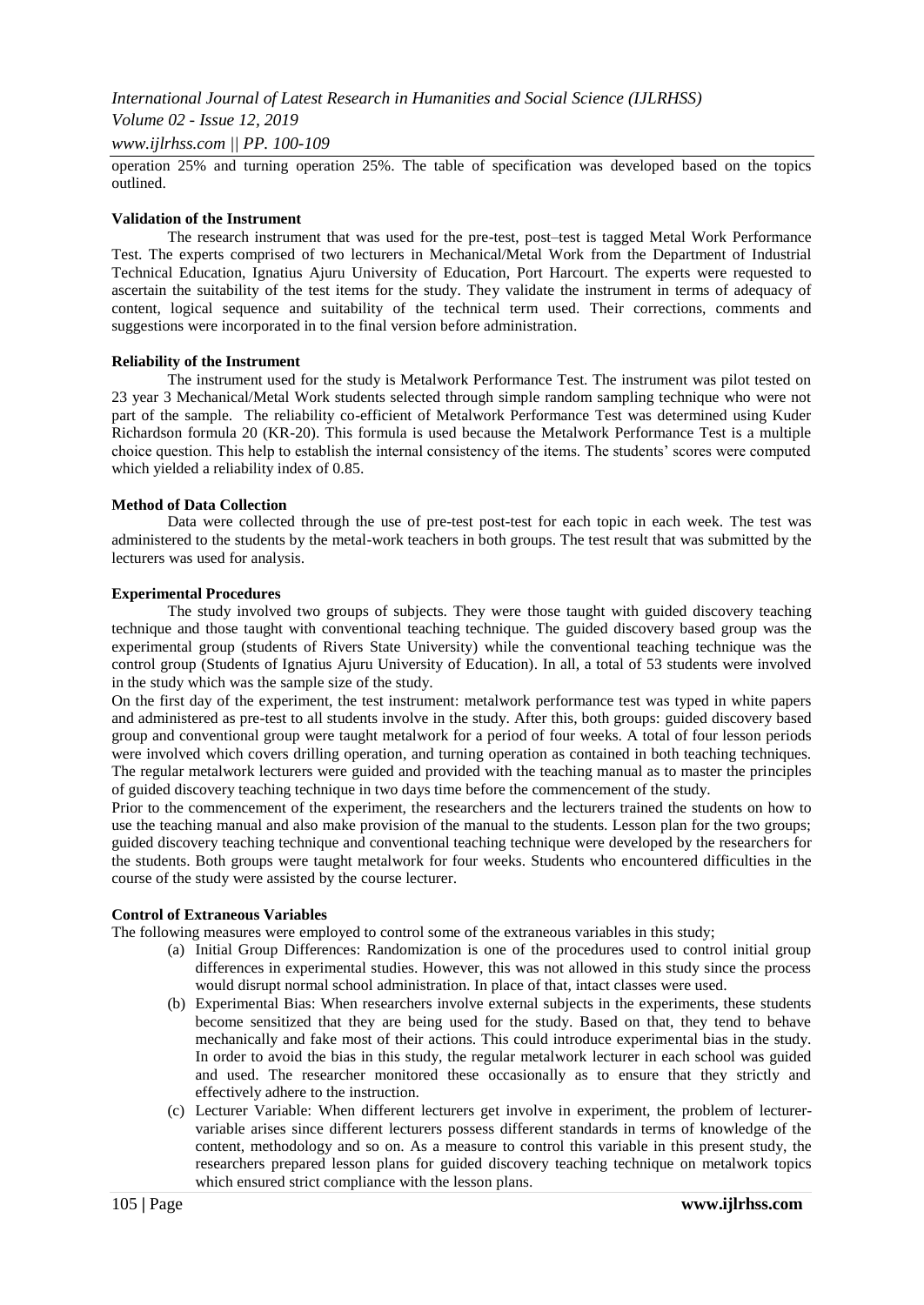*International Journal of Latest Research in Humanities and Social Science (IJLRHSS) Volume 02 - Issue 12, 2019*

*www.ijlrhss.com || PP. 100-109*

- (d) Variability of Instructional Situation: Homogeneity of instruction across groups was ensured as follows:
	- (I) The researchers guided the course lecturers on the instructional procedure involved.
	- (II) Both groups were taught the same topics and within the regular periods allotted to basic metalwork in the school time table.
- (e) Effect of Pre-test and Post-test: As a way to minimize influences of memory and forgetfulness, the time lag between the pre-test and post-test was three days which was considered to be neither too long nor too short. This relatively short experimental duration serves to control pre-test sensitization as well as minimize the effect of maturation and history. The pre-test items were rearranged and renumbered both in terms of serial number and option and then reproduced in another paper before being used as the post performance test. This was done to minimize the level of remembering of the question due to similarity and guess work by the student.
- (f) Training of Lecturers: Lecturers who administered the experimental treatment to the students were guided by the researcher to enable them acquire the necessary competences required to effect the implementation of uniform experimental conditions.

#### **Method of Data Analysis**

The data for the two research questions of this study were analyzed using mean and standard deviation. The hypotheses were tested at 0.05 level of significance using Analysis of Covariance (ANCOVA). The pre-test was used to control the initial differences, across the groups as well as increasing the precision due to the extraneous variables reducing errors variance. The Statistical Package for Social Sciences (SPSS) was used for all data analysis in this study.

#### **Decision Rule**

With the calculated f-ratio being greater than the table or critical f-ratio, the null hypotheses were rejected. The values of calculated f-ratio being less than the table f-ratio value, the null hypotheses were accepted. The value of f-ratio at 0.05 level of significance and above was accepted while the value of f-ratio less than 0.05 level of significance was rejected.

#### **Results**

The result of the study were presented below.

#### **Research Question 1**

What is the effect of guided discovery teaching technique on student's academic achievement in Drilling Operation?

| <b>Operation</b> |               |    |                 |           |           |           |                  |
|------------------|---------------|----|-----------------|-----------|-----------|-----------|------------------|
| Group            | <b>School</b> |    | <b>Pre-test</b> |           | Post-test |           | <b>Mean-Gain</b> |
|                  |               |    | x               | <b>SD</b> |           | <b>SD</b> |                  |
|                  |               |    |                 |           |           |           |                  |
| Experimental     | <b>RSU</b>    | 32 | 14.21           | 3.49      | 31.85     | 4.48      | 17.64            |
| Control          | <b>IAUE</b>   | 21 | 15.00           | 3.55      | 24.75     | 3.99      | 9.75             |

**Table 2: Mean and Standard Deviation Performance Scores of Students Taught with Guided Discovery Teaching Technique and Students Taught Using the Conventional Teaching Technique in Drilling** 

Source: Researchers' Field Result, 2019

Table 2 shows the pre-test and post-test mean score of students' performance in drilling operation for both treatment and control groups. Result shows that the students in the experimental group had a pre-test mean score of 14.21 with a standard deviation of 3.49 and a post-test mean score of 31.85 with a standard deviation of 4.48. The difference between the pre-test and post-test mean for the experimental group was 17.64, while the control group had a pre-test mean score of 15.00 with a standard deviation of 3.55 and a post-test mean score of 24.75 and standard deviation of 3.99. The difference between the pre-test and post-test mean for the control group was 9.75. This shows that the mean score for the experimental group is higher than the control group, indicating that those taught drilling operation with the guided discovery teaching technique performed better.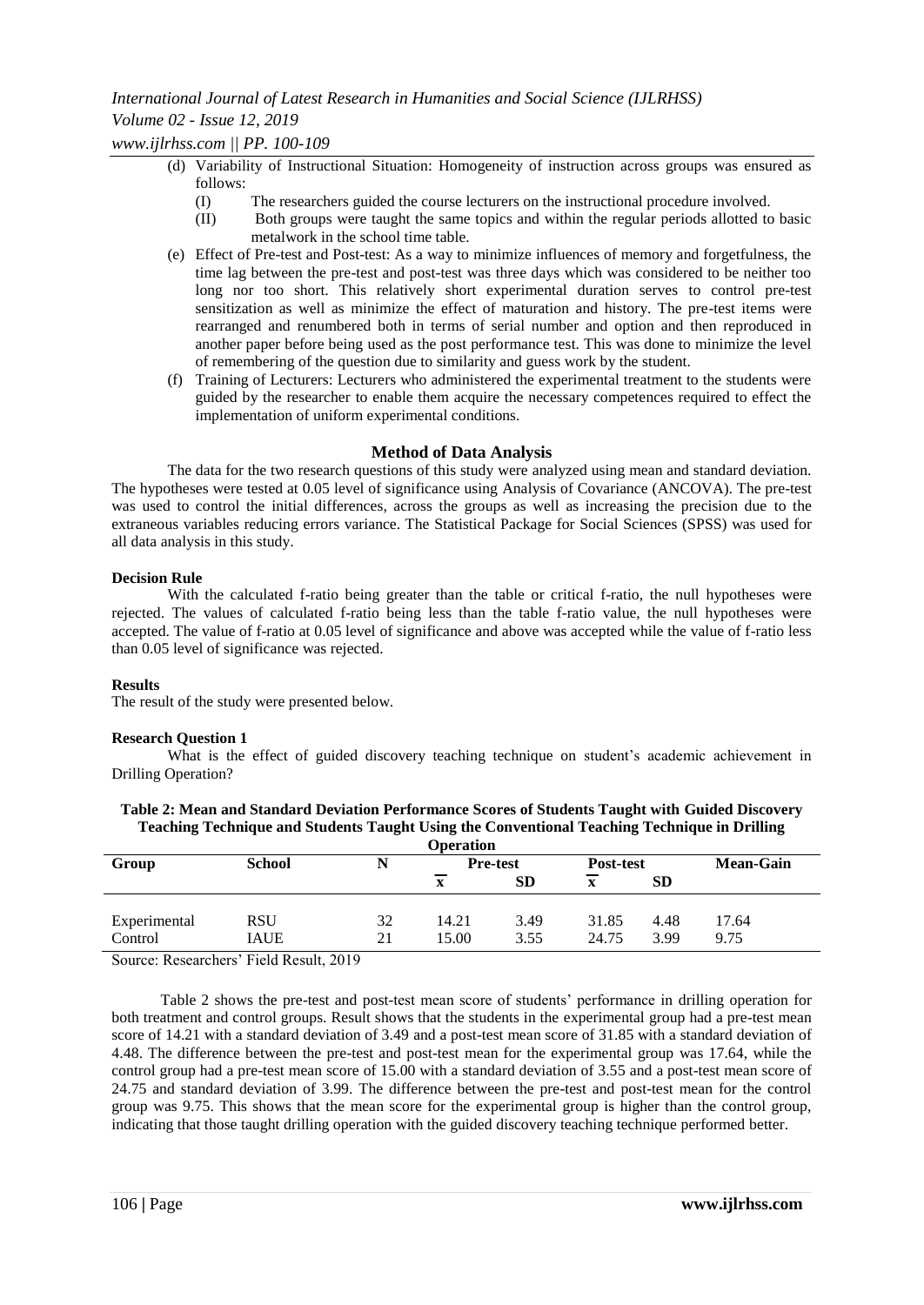#### *Volume 02 - Issue 12, 2019*

*www.ijlrhss.com || PP. 100-109*

# **Research Question 2**

What is the effect of guided discovery teaching technique on student's academic achievement in Turning Operation?

| Table 3: Mean and Standard Deviation Scores of Students Taught with Guided Discovery Teaching       |               |    |                                     |           |              |                  |       |  |
|-----------------------------------------------------------------------------------------------------|---------------|----|-------------------------------------|-----------|--------------|------------------|-------|--|
| <b>Technique and Students Taught Using the Conventional Teaching Technique in Turning Operation</b> |               |    |                                     |           |              |                  |       |  |
| Group                                                                                               | <b>School</b> |    | <b>Pre-test</b><br><b>Post-test</b> |           |              | <b>Mean-Gain</b> |       |  |
|                                                                                                     |               |    |                                     | <b>SD</b> | $\mathbf{x}$ | SD.              |       |  |
|                                                                                                     |               |    |                                     |           |              |                  |       |  |
| Experimental                                                                                        | <b>RSU</b>    | 32 | 16.29                               | 2.98      | 33.32        | 3.78             | 17.03 |  |
| Control                                                                                             | <b>IAUE</b>   | 21 | 15.50                               | 2.14      | 25.58        | 2.04             | 10.08 |  |

Source: Researchers' Field Result, 2019

Table 3 shows the pre-test and post-test mean score of students' performance in turning operation for both treatment and control groups. Result shows that the students in the experimental group had a pre-test mean score of 16.29 with a standard deviation of 2.98 and a post-test mean score of 33.32 with a standard deviation of 3.78. The difference between the pre-test and post-test mean for the experimental group was 17.03, while the control group had a pre-test mean score 15.50 with a standard deviation of 2.14 and a post-test mean score of 25.58 and standard deviation of 2.04. The difference between the pre-test and post-test mean for the control group was 10.08. This shows that the mean score for the experimental group is higher than the control group, indicating that those taught with the guided discovery teaching technique performed better.

#### **Hypothesis 1**

There is no significant difference in the mean achievement of students taught drilling operation using guided discovery teaching technique and those taught using conventional teaching technique.

#### **Table 4: Analysis of Covariance (ANCOVA) Table Showing Difference Between Students Taught with Guided Discovery Teaching Technique and those Taught with Conventional Teaching Technique in Drilling Operation**

| <b>Source</b>   | df<br><b>Type III Sum of</b> |    | <b>Mean Square</b> | F      | Sig. |
|-----------------|------------------------------|----|--------------------|--------|------|
|                 | <b>Squares</b>               |    |                    |        |      |
| Corrected Model | 691.898 <sup>a</sup>         | C. | 345.949            | 19.467 | .000 |
| Intercept       | 1671.541                     |    | 1671.541           | 94.058 | .000 |
| PRE-TEST A      | 39.135                       |    | 39.135             | 2.202  | .144 |
| <b>GROUP</b>    | 680.757                      |    | 680.757            | 38.307 | .000 |
| Error           | 870.794                      | 49 | 17.771             |        |      |
| Total           | 44028,000                    | 53 |                    |        |      |
| Corrected Total | 1562.692                     | 52 |                    |        |      |

Significance at  $\alpha \leq 0.05$ 

The analysis of covariance of students performance scores presented in Table 4 showed that fcalculated for teaching methods in the two groups is 38.307 at 0.000 significant level. It therefore implies that the null hypothesis is rejected. Thus, there is a significant difference in the mean achievement of students taught with guided discovery teaching technique and conventional teaching technique respectively.

#### **Hypothesis 2**

There is no significant difference in the mean achievement of students taught turning operation using guided discovery teaching technique and those taught using conventional teaching technique.

**Table 5: Analysis of Covariance (ANCOVA) of Difference between Students Taught with Guided Discovery Teaching Technique and those Taught with Conventional Teaching Technique in Turning Operation**

|                 | <b>ODELATION</b>               |    |                    |        |      |  |  |  |  |
|-----------------|--------------------------------|----|--------------------|--------|------|--|--|--|--|
| Source          | <b>Type III Sum of Squares</b> | df | <b>Mean Square</b> |        | Sig. |  |  |  |  |
| Corrected Model | 907.019 <sup>a</sup>           |    | 453.510            | 63.722 | .000 |  |  |  |  |
| Intercept       | 482.309                        |    | 482.309            | 67.769 | .000 |  |  |  |  |
| PRE-TEST B      | 133.210                        |    | 133.210            | 18.717 | .000 |  |  |  |  |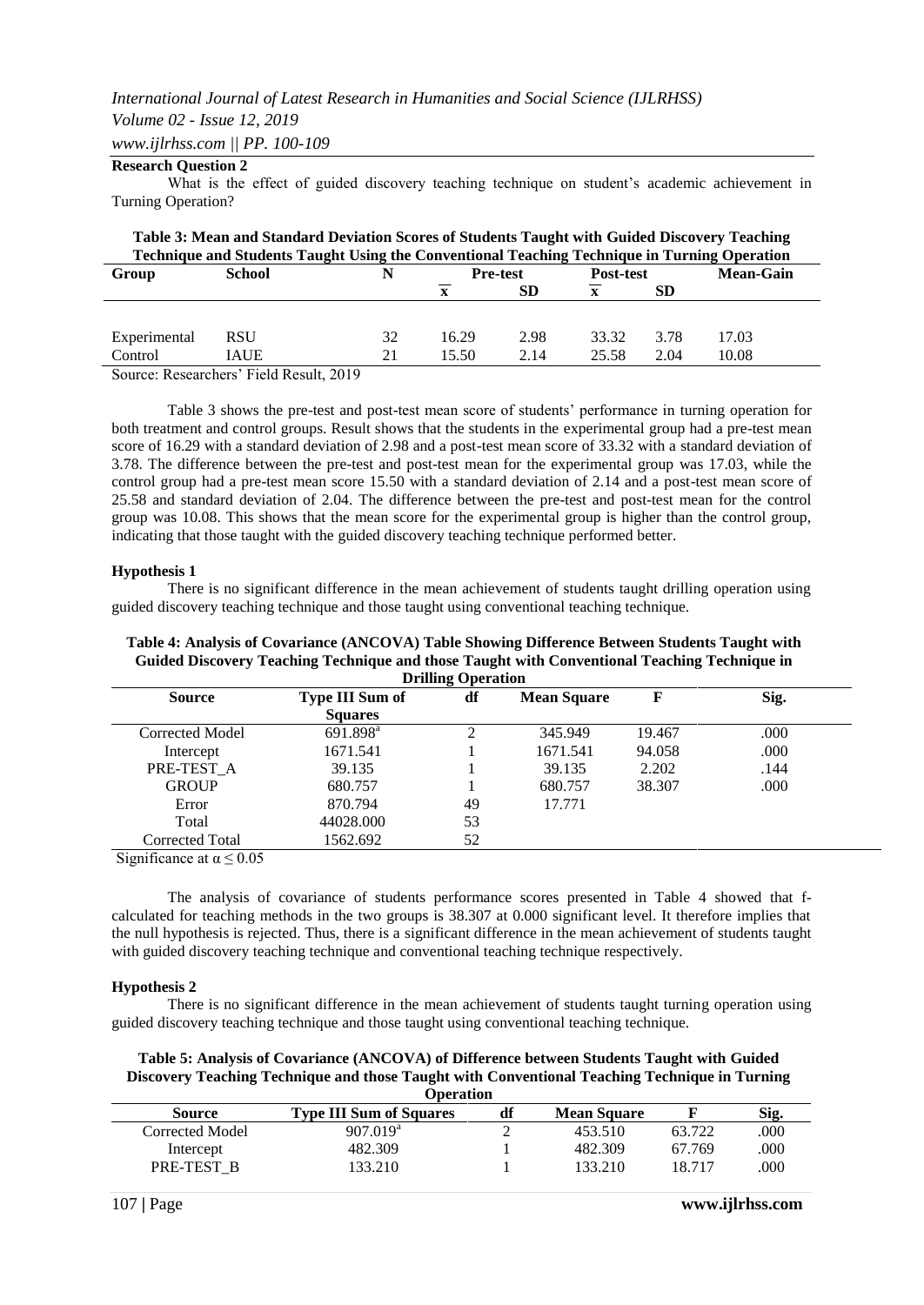*International Journal of Latest Research in Humanities and Social Science (IJLRHSS) Volume 02 - Issue 12, 2019 www.ijlrhss.com || PP. 100-109*

| $\frac{1}{2}$   |           |    |         |        |      |
|-----------------|-----------|----|---------|--------|------|
| GROUP           | 563.667   |    | 563.667 | 79.201 | .000 |
| Error           | 348.731   | 49 | 7.117   |        |      |
| Total           | 47279.000 | 53 |         |        |      |
| Corrected Total | 1255.750  | 52 |         |        |      |

Significance at  $\alpha \leq 0.05$ 

The analysis of covariance of students performance scores presented in Table 5 showed that fcalculated for teaching methods in the two groups is 79.201 at 0.000 significant level. It therefore implies that the null hypothesis is rejected. Thus there is a significant difference in the mean achievement of students taught with guided discovery teaching technique and conventional teaching technique respectively.

#### **Discussion of Findings**

To carry out a drilling operation, the drill bit has to be securely held in stock with a chuck or drill holder. Table 2 indicated the mean performance of the experimental group which is higher than that of the control group. The difficulty level of carrying out a drilling operation is not high due to the few steps involved in the operation. However, the positive effect of guided discovery teaching guide is very clear on the experimental group. This finding is in agreement with the theoretical assertion of Millar, Tiberghien and Le Maréchal (2002) that the role of practical work in the teaching and learning of science content is to help students make links between two 'domains' of knowledge: the domain of objects and observable properties and events on the one hand, and the domain of ideas on the other.

Turning operation is subdivided in to straight and taper turning operation. Straight turning produces cylindrical shapes through a number of manipulative exercises that are carried out requiring skillful manipulation and handling of precision equipment by the operator. In carrying out a straight turning operation therefore, the understanding of and following of detail procedures strictly is essential for successful operation. A taper is generated by, (1) clamping the work piece securely in the head stock, (2) mounting the cutting tool securely in the tool post, (3) setting the tail stock off-center or using taper attachment or by using the compound rest adjustment, and finally, (4) skillful and careful feeding of and manipulation of the compound rest. With its many steps requiring precision measurement, taper turning requires a high level of precision and dexterity in handling tools and making adjustments. Even though the mean performance of the treatment group is better than the performance of the control group is an indication that the use of the guided discovery teaching guide positively affected the performance of the treatment group. This is to be expected because according to Bralla (1999) the ability of a beginner-machinist to successfully carry out an operation requiring high precision finishing by complex adjustment is enhanced by the use of systematic and orderly procedure of carrying out the operation which the guided discovery teaching guide provides. It is also clear that with guided discovery teaching guide to assist students in carrying out straight and taper turning operation, good performance should be expected (Ogwo & Oránu, 2006).

#### **Conclusion**

Based on the findings of the study, the following conclusions are drawn. The mean performance of the students taught with the guided discovery teaching technique is better than those taught with conventional teaching technique. This performance is consistent in all of the two metal-work operations and this cannot be said to have occurred by chance, but rather due to the effectiveness of the guided discovery teaching technique. Therefore, the guided discovery teaching technique for teaching metal-work skills in lathe machine operations has yielded better performance when compared to the conventional teaching method.

#### **Recommendations**

Based on the findings of this study, the following recommendations are made:

- 1. Mechanical trade related teachers in Rivers State Universities should be given on-the-job training opportunities such as short-term courses, seminars and workshop to enable the lecturers to update their knowledge; this will help them to constantly keep abreast with the ever-changing scientific knowledge and various modern methods of teaching trade subjects.
- 2. Students should always be allowed to participate actively in class by interacting freely with the lecturer and their colleagues as this will improve their academic ability and performance in their trade subject.